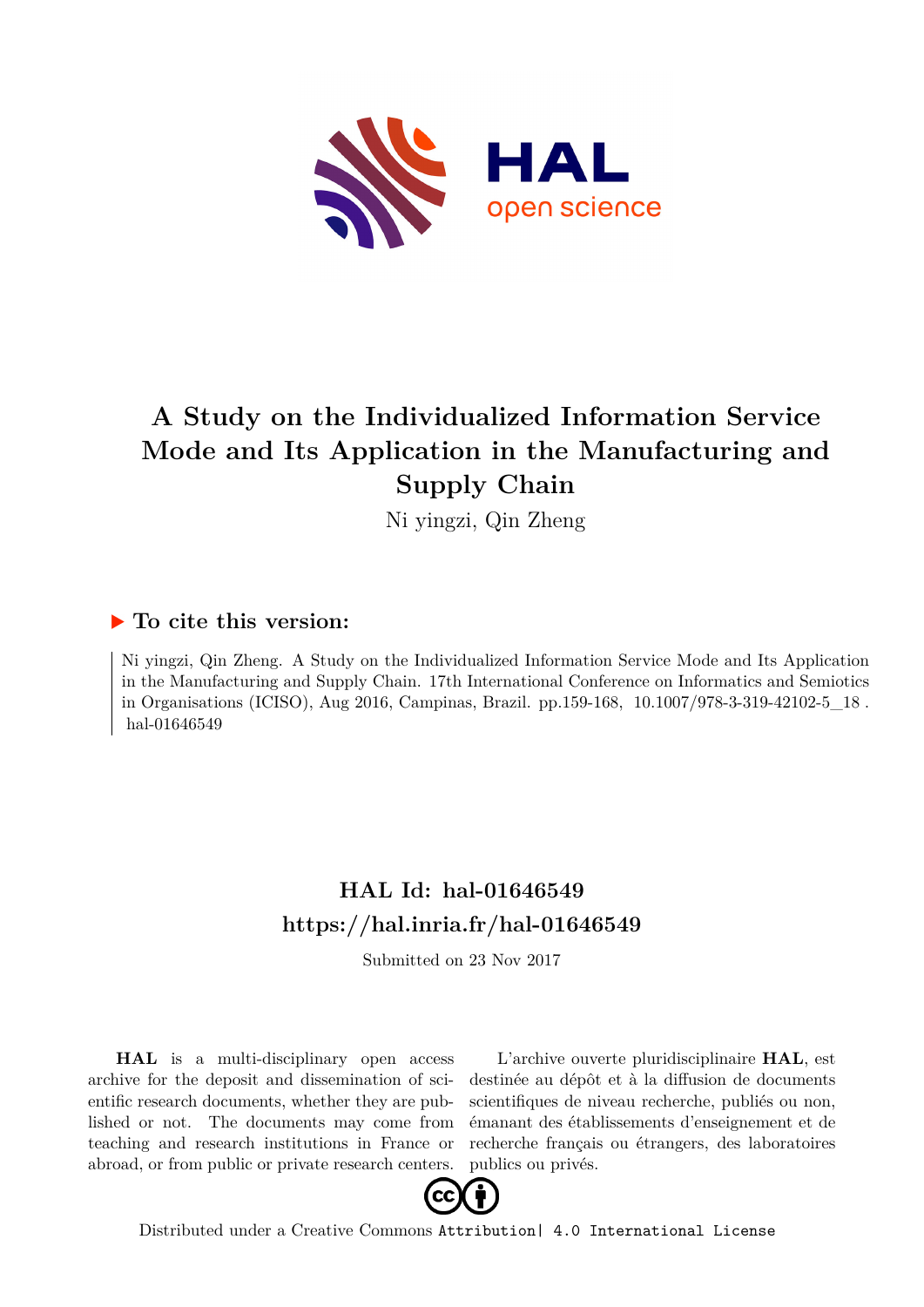# **A Study on the Individualized Information Service Mode and its Application in the Manufacturing and Supply Chain**

Ni Yingzi<sup>1</sup> and Qin Zheng<sup>1,2</sup>

<sup>1</sup> School of Information Management  $\&$  Engineering, Shanghai University of Finance and Economics, 200433, Shanghai, China, [niyingzi@foxmail.com](mailto:niyingzi@foxmail.com) <sup>2</sup> South University of Science and Technology of China, Shenzhen 518005, China [qin.z@sustc.edu.cn](mailto:qin.z@sustc.edu.cn)

**Abstract.** Customer, information and functions are in the same level in the traditional computer application systems, and all customers are treated by the same interface to implement the standardized service functions. However, in general, 80 % of the profits come from 20 % of the key customers. These key customers should deserve better services. Therefore, the enterprises have to response quickly to their needs of individualized information service. In this paper, a detailed case of individualized information service in the field of iron and steel manufacturing supply chain is introduced, and valuable content is extracted and pushed from mass data to constitute a business environment of information sharing that creates value for the customers. The individualized information push mode for the key customer is studied and a functional frame and an operating system for the information service system based on the workflow are introduced.

**Keywords:** Individualized information service, Supply chain, Key customer, Enterprise system

## **1 Introduction**

In the era of knowledge-based economy, it is becoming ever-increasingly difficult for organizations to create and maintain their competitive advantage [1]. Certain knowledge owned by an organization forms its competitive advantage, and the lack of certain knowledge weakens this very organization. And usually, the lack of knowledge is caused by demand of knowledge and imbalance between demand and supply [2].

Generally for a manufacturing enterprise, 80% of the profit is created by the key customers which are 20% of all customers. These strategic users should be granted outstanding service, but in most enterprise information systems, key customers and common customers are provided with the same information service, and the individualized information service demand from the key customers can hardly be satisfied rapidly. The reason is that customers, information and functions are in the same level in the traditional computer application systems, and all customers are treated by the same interface and standardized service functions [3].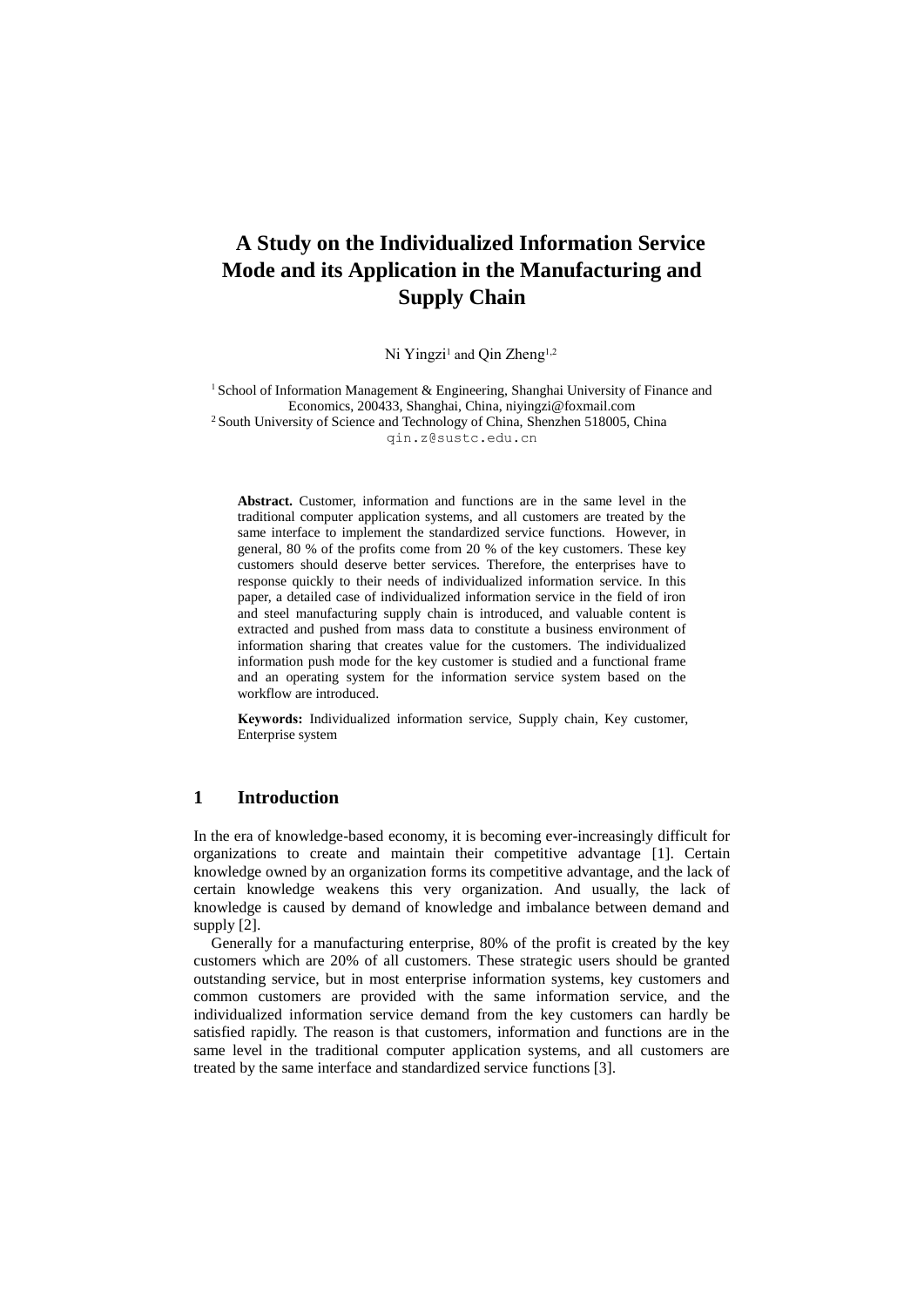This paper analyzes the features of collaborative operation of key customers, discusses the technical features and technical key points, and provides the functional framework of a collaborative business system for key customers and a collaborating case between an iron and steel enterprise and an automobile enterprise based on the collaborative business platform for key customers.

# **2 Background of Theories**

#### **2.1 About Information Push Service**

Along with the advent of intelligent information era and ever-improving web data, "matching plus push" comes to replace "search", and is becoming the core of future information service. Information push technology is basically classified into two categories: automatic pulling technology and event-driven technology. In this regard, WU Jianxia<sup>4</sup> analyzes the application of information push technology in a library system while Tong-Seng [5] carry out an analysis into push service delivery that is based upon wireless technology.

Based on previous studies, we come to notice two distinctive features: one is that one can draw advantages by combing push and pull technologies in order to achieve synergy of push and pull of information, and the other is that push technology augmented with artificial intelligence, which is signified by: Intelligent search agent technology, Automatic classification information processing technology and Intelligent information filtering technology. And particularly for the latter feature, those academic observations were applied into the study of Push technology.

#### **2.2 About the Individualized Push System**

The individualized information push system introduced by Zhang [6] and Qiu [7] consists of an intelligent and complicated decision making and reasoning feedback mechanism which is used to help the user fix the information so that the user can obtain the most updated information without visiting the fixed website repeatedly, and it has solved the defects in the search engine and retrieving tool by which usually excessive but not exact enough information can be found. By making the user the key focus and providing customized information push service to the user, this individualized information push system connects the user with more affinity and bridges the gap between the enterprise and the user, which is key to the improvement of user satisfaction [8].

The individualized information push system described by Chen et al. [9] basically consists of six modules: data integration, data normalization treatment, information analysis, information matching, and user utilization evaluation.

### **2.3 About the Information Push Application**

According to the related references about information push, the practice of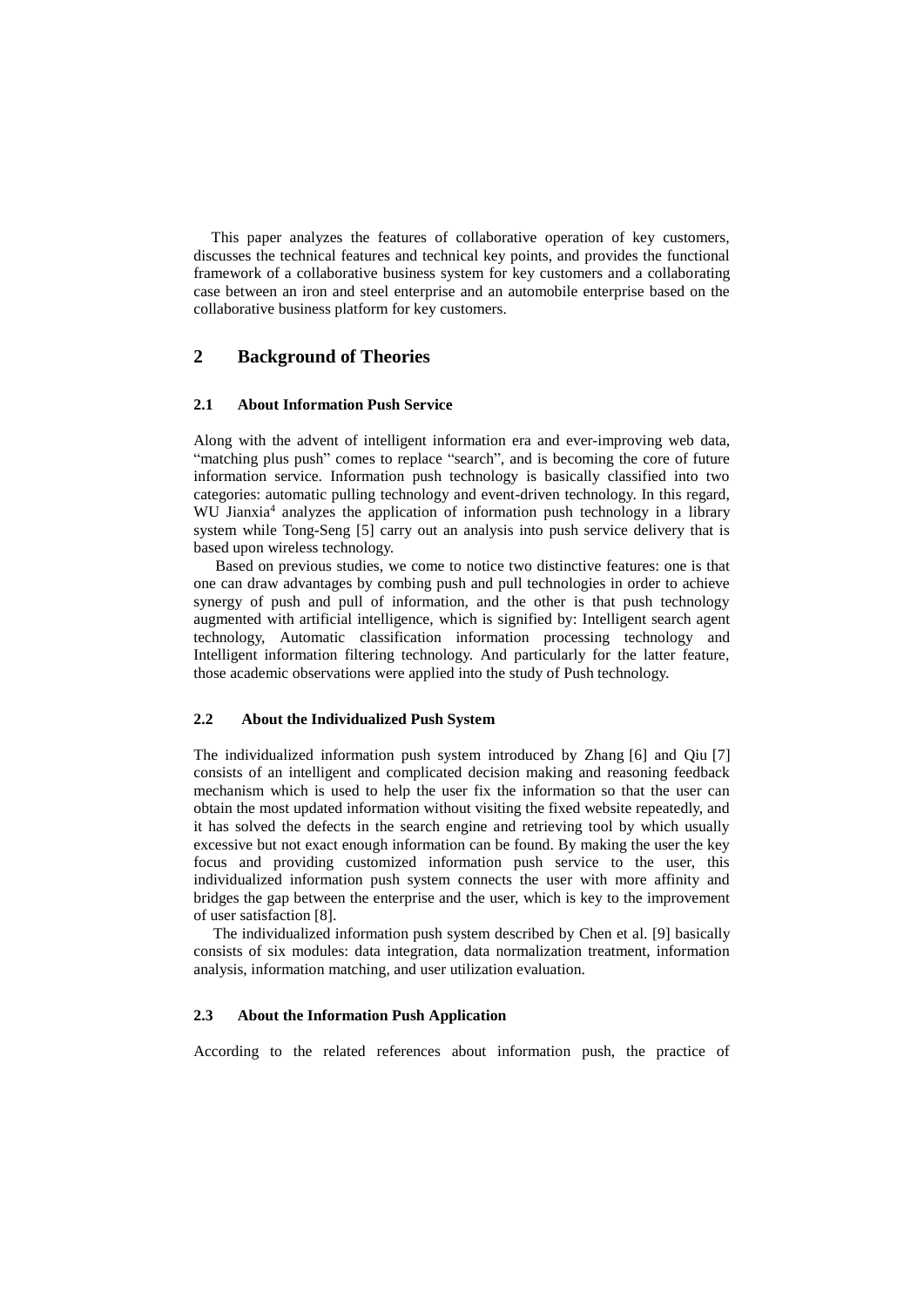information push in most Chinese and foreign enterprises is supported by the push technology and realized by the information push system. Based upon observations on the performance of data service of The Johns Hopkins University of the U.S. by SHEN and Virgil [10], Davidson [11] analyzes data management programs that are currently carried out in the U.K., and concludes that the information push takes the dominant place in individualized libraries , but less so in the supply chain of the manufacturing industry.

# **3 Features of Collaborative Business for Key Customers**

A strategic cooperating partnership is created by the enterprise with key customers to reduce the operation cost and improve the management efficiency, and a collaborative business platform is built for key customers with the electronic business technology. By the information exchange between strategic partners, barriers of information communication in the business flow are pushed down, the capability of rapid response is enhanced, the processing cycle of each business link is shortened, the management cost is reduced, the operating efficiency of the mutual supply chain is heightened, and the satisfaction degree of key customers is improved by the individualized and allaround customer service and business collaboration. The collaborative business of key customers is all-around and involved in many fields including research, development, distribution, manufacturing, material circulation, and service, e.g.,

- 1. Highly effective product research and development: the enterprise studies the technology for using, and participates in the customer's research and development workflow so that the products can be matched with the device, design and production workflow in downstream enterprises to improve the "using quality" of products.
- 2. Dynamic plan collaboration: the customer's plan is also the enterprise's plan, by sharing the strategic customer's production plan and production achievement and creating a material demand computing model of the supply chain between the enterprise and the customer a reasonable and exact stock quantity for varies products can be obtained, the net demand for each type can be known, and a reliable basis for material purchase can be provided to key customers.
- 3. Convenient information tracing: the customer can inquire about the production progress, material circulation, quality information and settlement information of the contract related in the office via electronic business. Such transparent operating mode can standardize the internal management of the enterprise.
- 4. High quality after-sales service: in case of any product quality problem, the customer can trace all information from project establishing, processing, claiming for compensation, correcting and completing.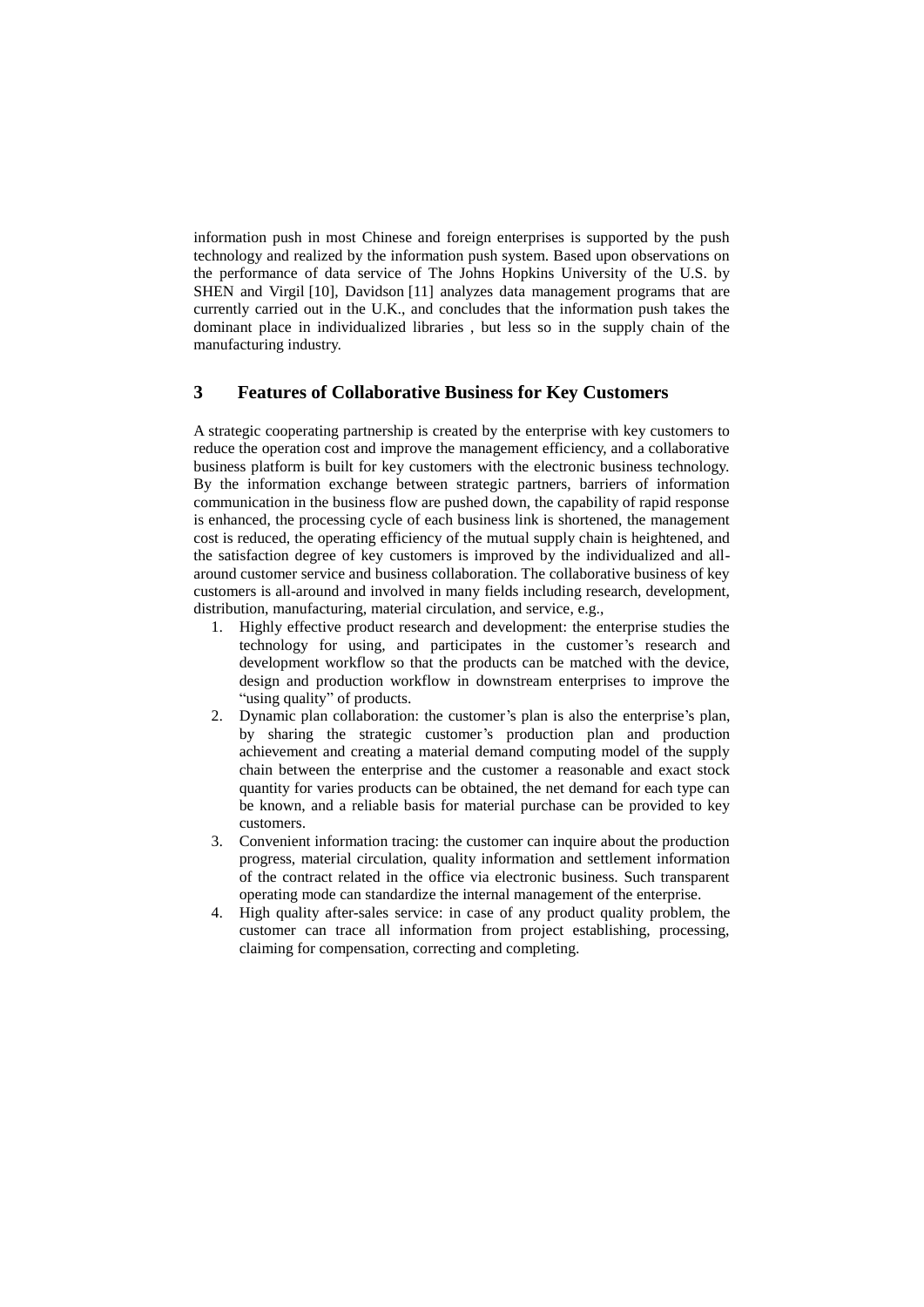# **4 Individualized Information Service Mode**

#### **4.1 Main Features of Individualized Information Service**

The individualized information service demand from key customers is presented on the individualized interface design, business collaboration and information push service.

- 1. Individualized operating interface: the computer interface design is individualized according to the business features of the key customer in consideration of the way orders are placed, operating time and interface distribution, etc. For example, Shanghai Baosteel has two key customers: Guangdong Galanz Group (the largest microwave oven manufacturer in China) and FAW (a large automobile manufacturer in China). As steel material ordered by Galanz is usually transported along the water way, Galanz may ask to select water way preferentially other than the railway on the ordering interface; but FAW usually asks to select railway transportation to Changchun Station. Furthermore, the interface distribution and menu settings are optimized, frequently used information can be searched by clicking a key once, the functional menu is arranged in a flow chart, and the correlation among all service functions can be known by the user conveniently. In all, the operating interface is simple and clear with minimal operating time and clicking times.
- 2. Individualized service information collaboration: a shared data collection interface is created for both cooperating parties, the product research, development and production plan and production achievement from both parties are acquired timely to organize business collaboration. For example, steel is researched and manufactured with the upgrading with car types in FAW. Once the demand for car model is fixed, a steel material certification plan with material type classified will be created in the system, the process design plan will be adjusted rapidly, and production will be spread effective to provide new steel material product for trial using. And meanwhile, shearing, punching and welding of steel in FAW can be traced by the system so that the product quality can be continuously improved before the whole car is certified.
- 3. Timely information push service: an individualized information space opened for each key customer all related information and functions are centralized as per the business flow, and the customized service is provided via the Internet (Web or special SLD). For example, if the globally most updated information about steel research and development is needed by Shanghai Volkswagen, information about new material and new technology released by major steel corporations and major steel magazines (e.g., Metal Abstract or Metal Engineer, etc) can be automatically searched before confirmed and pushed to the individualized information platform of Shanghai Volkswagen.

Modern communication technology such as short messaging can be used by the system to inform the related person of processing the information at the first time when a demand (opinion or query) is delivered from the customer via the collaborating business platform automatically so that the time delay in information transmission and communication can be reduced and rapid response can be realized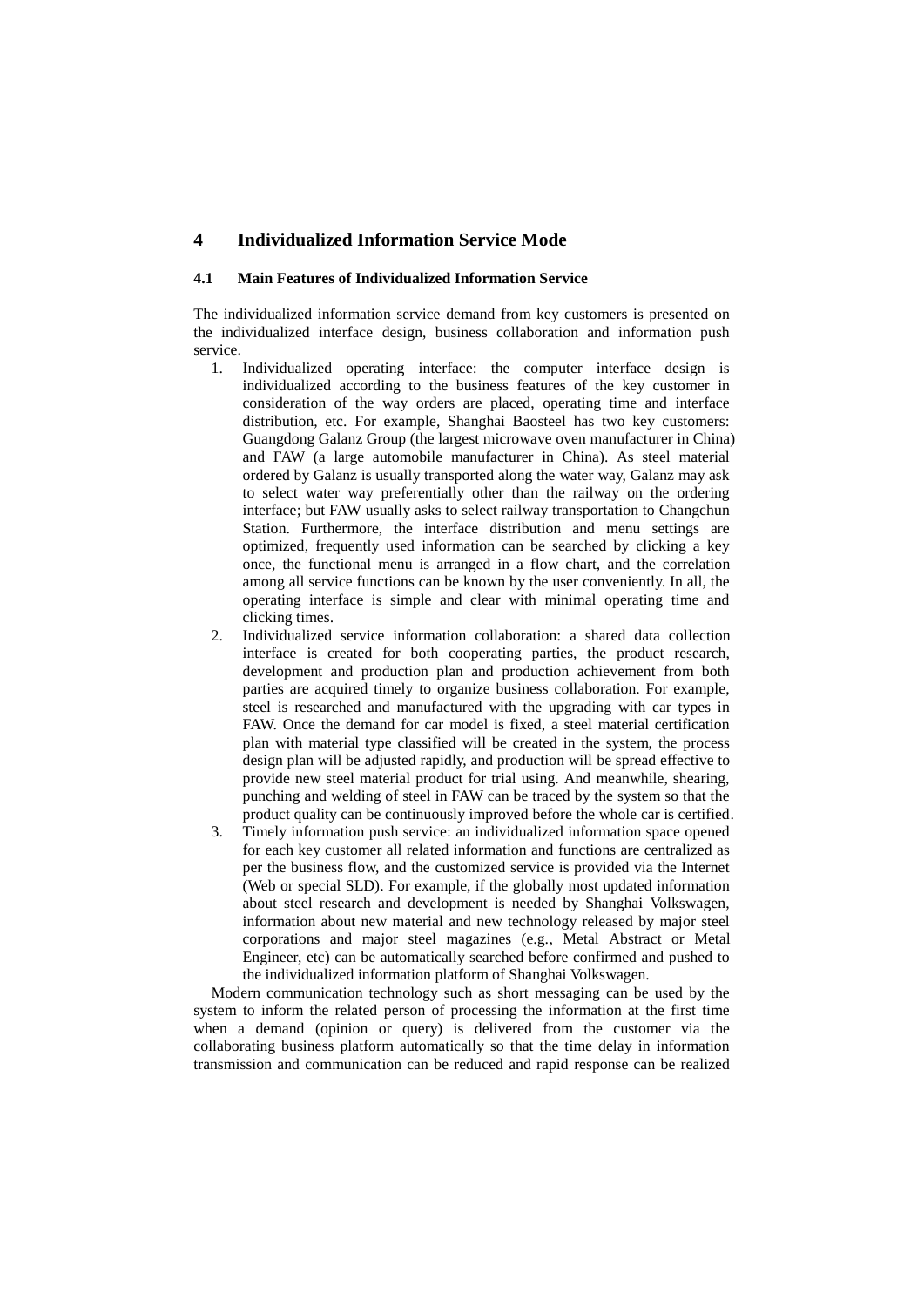effectively.

### **4.2 Key Technology in Individualized Information Service**

The front operating interface must be a customized system to satisfy the individualized information service demand from the key customers, but how to design the back-end application processing system? It will not be economical and cannot be managed effectively if a background system is independently customized for each key customer. In fact, the customers' demand for information can be satisfied by the current system data resources except there are some tiny differences in interface mode, arrangement, function and content. Therefore, it is necessary to create a uniform background information processing center by which information push service is provided, all customers' demands are further concluded into workflows and forms for format conversion, bill exchange and workflow control to realize the flexible system management.

- 1. Format conversion: automatic conversion between individualized bills and standard bills for each enterprise can be realized in the bill format conversion center so that each partner in the supply chain can only focus on his own related data content and format during the data interface development.
- 2. Bill exchange: when the address code to be delivered with the business data is given from the application system, the data can be transmitted to the system at the other end by the exchange center via the function of "address registering and automatic address searching", the difference in data integration is shielded, and the system expandability is improved effectively.
- 3. Workflow control: format bills are described by business bills and definitions so that they can be transferred among different partners and the business information can be transferred more timely, reliably and intelligently. The relationship of information transfer is maintained by the workflow control center to follow the change of business rules and information demands among enterprises.

# **5 Functional Frame of the Collaborative Service System for Key Customers**

# **5.1 Core Functions of the Collaborative Service System for Key Customers**

The collaborative service system for key customers is highly different from the traditional information system. The internal information is extended to the customer and supplier via an electronic business platform to promote the informationization of the whole supply chain, realize the information integration and share among enterprises, reduce the process management cost between the upstream and downstream units, and create value for all customers. Based on the original internal business system, three core application supporting systems including an electronic business system, a supply chain decision making and supporting system and a client service knowledge base system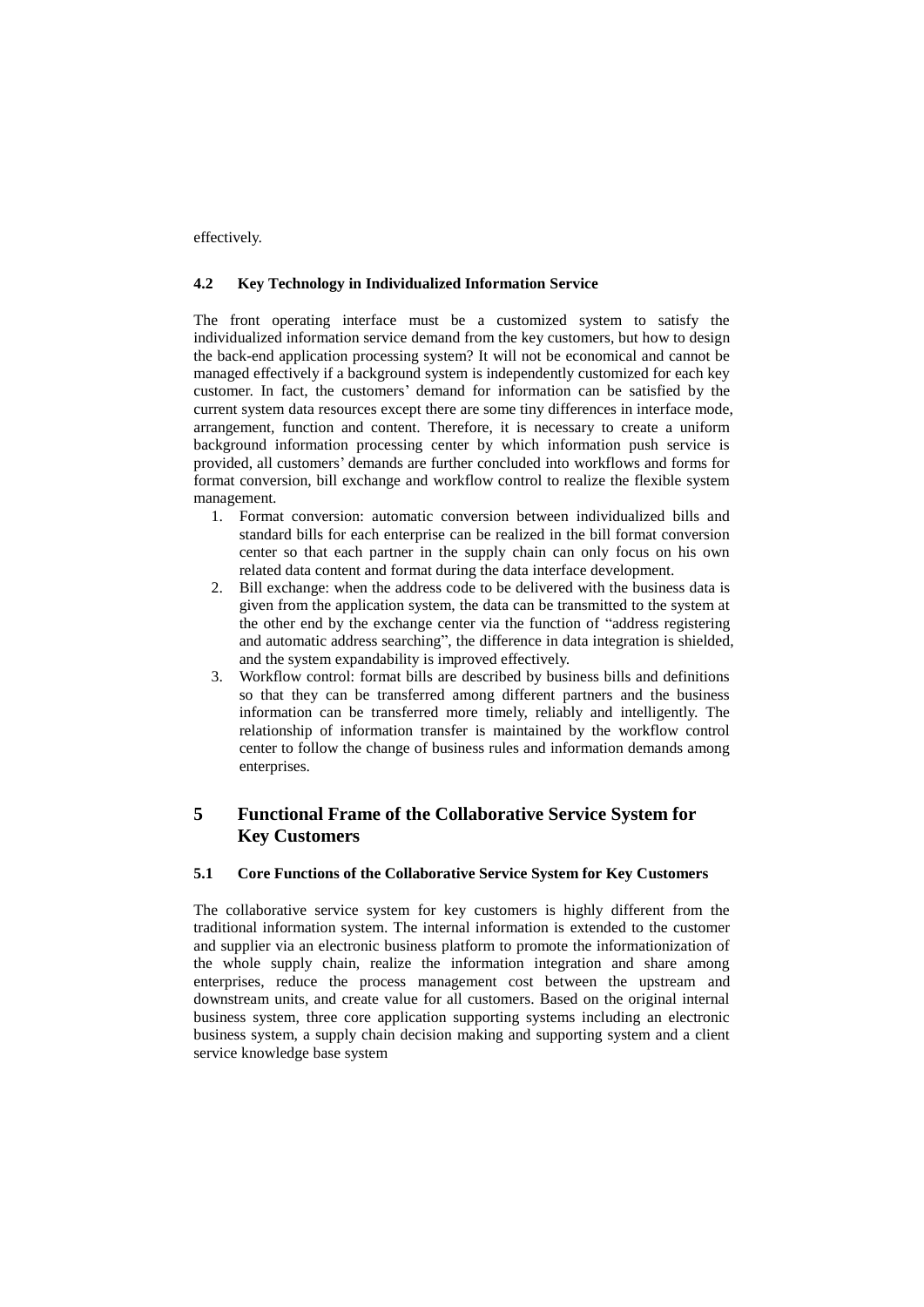**Electronic business system** – create a bridge between the enterprise and the customer. An electronic business platform is created for the enterprise by the electronic business technology to realize the connection from the internal system of the enterprise to the customer. Firstly, products can be ordered via the Internet conveniently. Secondly, inquiring via the Internet can be realized, the contract with customer, production progress, material circulation and transportation, quality information and settlement information of the customer's contract can be inquired by the customer in his own office. Such transparent operating mode constitutes the supervision by the clients for internal employees and standardizes the internal management. For example, if the customer finds no production is timely arranged for this contract, he can urge the arrangement via the "Hotline for Customers" so that products can be delivered on time. Thirdly, once any dispute on product quality happens and a dispute on product quality is submitted by the customer, the whole course from dispute establishing, processing, claiming for compensation and correcting can be traced.

**Supply chain decision making and supporting system** – support rapid responses to the customer. An order from the customer usually involves small batches and many types which must be actualized in a short time but frequently changes. In the past, such demand was usually from the least customers, and it can be treated fully in a manual mode. But now, such demand becomes frequent for the enterprise. To solve the contradiction between "individualized customer's demand" and "scaled enterprise production", it is necessary to develop an enterprise information system for supply chain management. The enterprise will actively participate in the customer's organization's production, estimate the customer's demand exactly, create a B2B information connection, and use the model technology to optimize the own organization for production. Information technology is used to create a system collaboratively operated with the customer's business, the scale advantage of industrialized production can be realized by the enterprise, the customer's contract can be completed and all customers' demands can be satisfied in quality, quantity and time. A model for estimating the customer's demand is developed to analyze the integrated optimization of supply chain between the customer and manufacturer, for example, what material and when it will be used by the customer's production line, and how to ensure the supply for production before optimizing the stock structure timely, i.e.: the own sales plan is fixed according to the customer's production plan, once the customer's plan is modified, the steel sales plan will be adjusted correspondingly. A production model will be developed and optimized, the internal ordered production and optimized organization will be studied, the contradiction between the "individualized customer's demand" and the "scaled enterprise's production" will be solved to realize the large scale customization. The production for the contract will be reasonably arranged according to the customer's demand and the own production conditions by optimized computer tools to realize the dynamic response of the delivery period.

**Customer service knowledge base system** – integrate the customer service information resources for knowledge sharing. To support the customer's query for ordering, the salesman has to know the product's sales history, price information, production capacity, quality assurance capacity, claim for compensation and customer's credit, etc. The information is controlled by the sales, manufacture,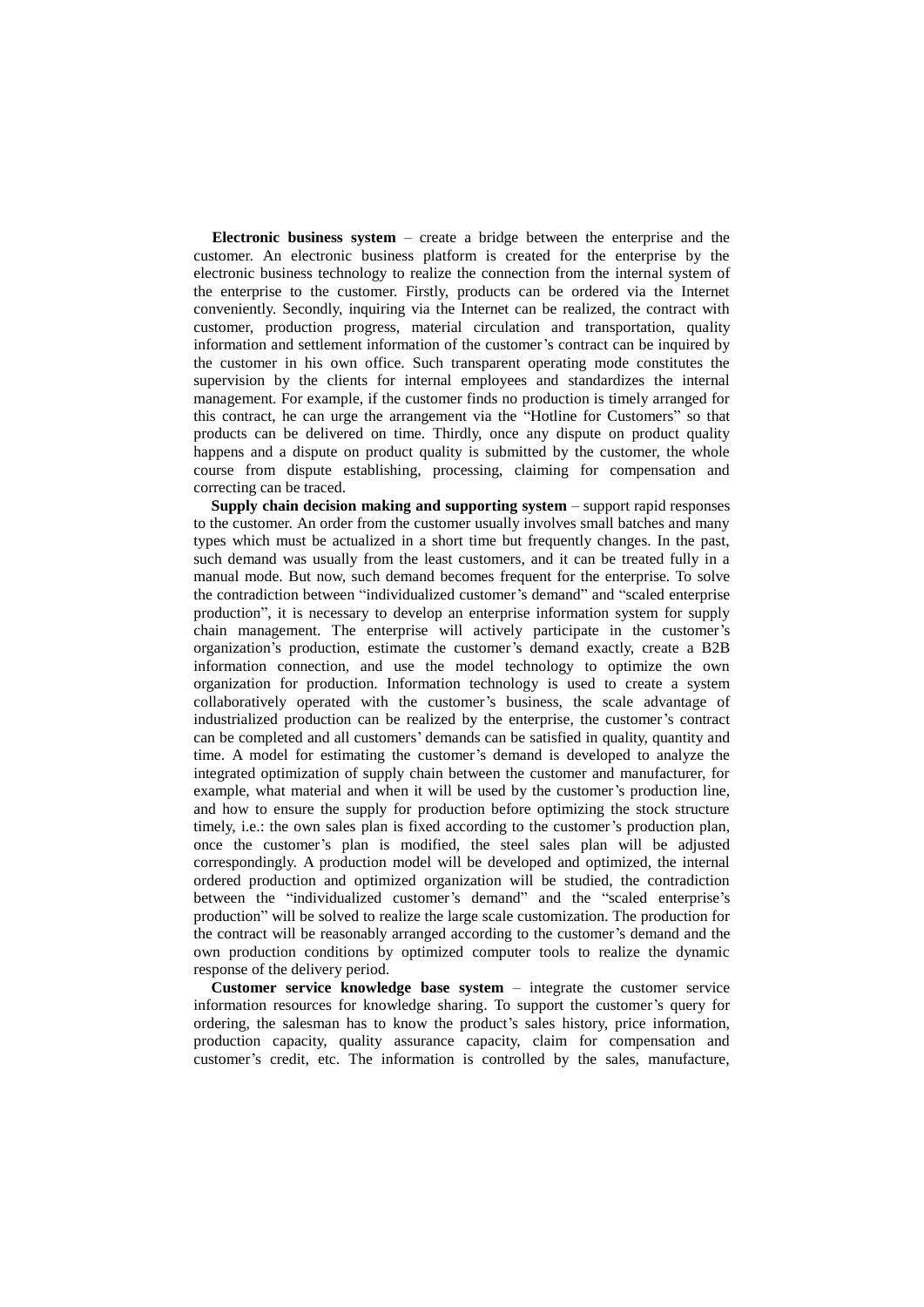financial and other departments separately, the salesman in the past can only master the sales information and other information has to be replied by other departments in a long time and low efficiency. Information technology is used to integrate and share the information, a knowledge base is created for customer consultancy, any information can be inquired by the front sales and service men timely on line, the customer's demand for ordering can be replied at the first time, and thus rapid response and scientific decision making can be realized effectively.

### **5.2 Information Correlation between the Electronic Business Platform and the Internal Management System**

The spatial and temporal distance between manufacturer and the customer is shortened by the application of the Internet and electronic business technology. The online marketing service provided by the electronic business platform for the enterprise has created an information bridge between the enterprise and the customer. The electronic business platform is closely integrated with the integrated manufacture subsystem, data warehouse subsystem, rapid response subsystem and other special management subsystems in the enterprise to answer the customer's demand and share manufacture information with the customer. For example of steel products, the main information exchange is involved with:

**Sales management**: customers can directly query for ordering and order on line, by the connection between the network and integrated manufacture subsystem, data warehouse subsystem and rapid response subsystem, the interaction between business and information can be realized effectively, and the management efficiencies for both parties can be improved.

**Material circulation management**: GPS/GPRS technology is used to position and trace the truck or ship, share the sales and material circulation information with the customer, and realize the informationized management for the transporters. The transferring speed of packet data, work instructions, coded bill information, transportation bill information and contract settlement speed are accelerated by the electronic transmission of bills based on the code bar technology of steel products.

**Service management**: the service system of the online marketing subsystem is functioning through the whole business flow before, during and after distribution, involved with production introduction, standard inquiry, contract trace, quality assurance inquiry, quality dispute, user's hotline, satisfaction degree investigation, and provides all-around service to the customer. In the collaborative business for key customers, the satisfaction degree of key customers is improved by the fully individualized and all-around service and business collaboration, a closer strategic partnership is created between the enterprise and the customer, and a powerful support is provided.Case of application

#### **5.3 Collaborative Business between Baosteel and FAW-Volkswagen**

Baosteel is one of the largest iron and steel group in China, and one of the major products is the cold rolled steel panel for automobiles. FAW-Volkswagen is a key customerof Baosteel, the automobile steel panels of Jetta, Bora and Audi, etc. are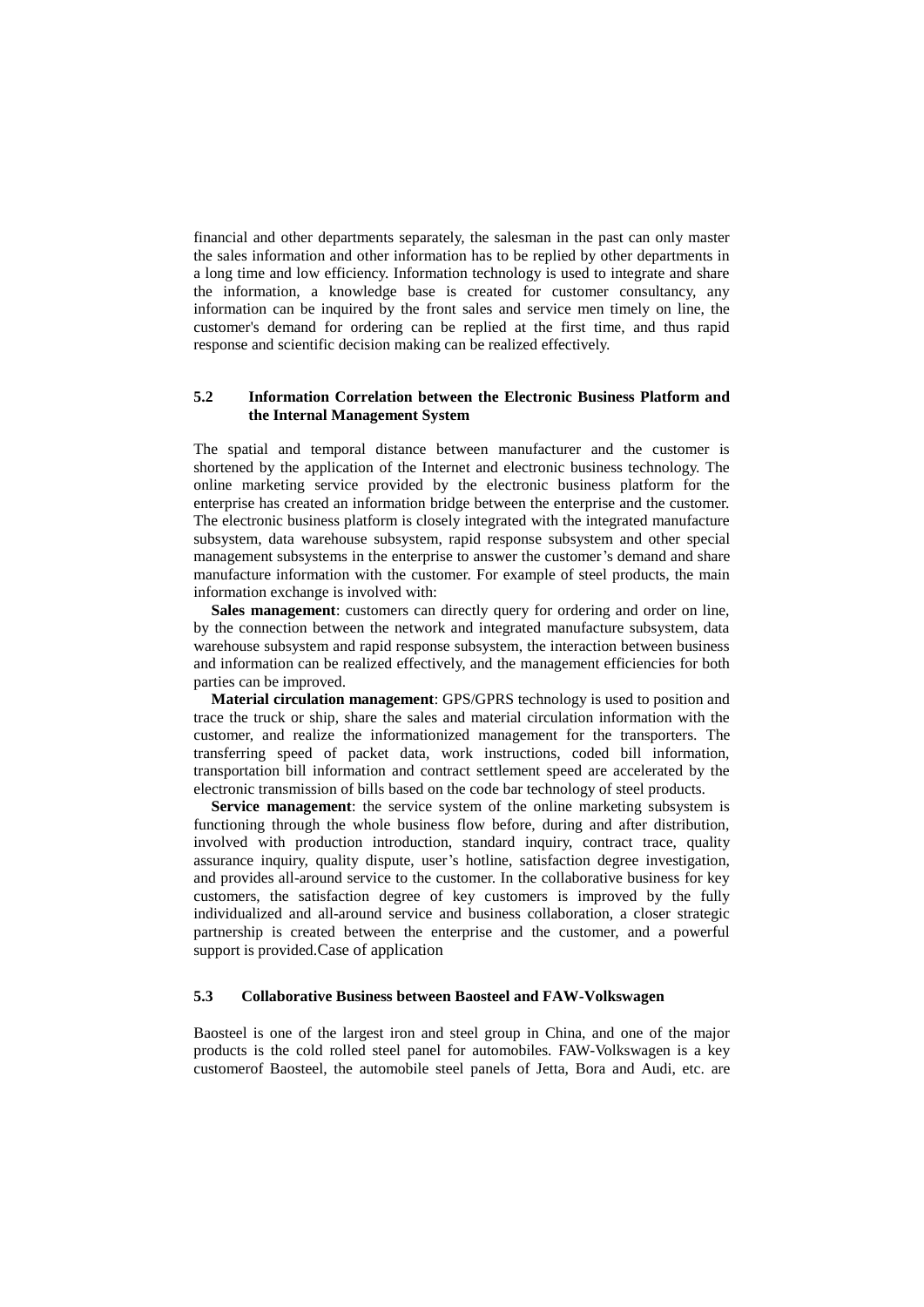mainly from Baosteel, more than 6,000 tons of steel is supplied from Baosteel monthly.

In 2003, a strategic cooperation agreement was signed between Baosteel and FAW to create a collaborative business platform, to reduce the material circulation cost and improve management efficiency. The management of the steel sheet roll warehouse of FAW-Volkswagen is authorized to Baosteel. Therefore, the management of Baosteel is extended from the plant to the customer, the warehouse is created at the door to the customer, as shown in Fig. 1.



**Fig. 1.** Schematic drawing of business workflow between Baosteel and FAW-Volkswagen

A steel supply chain computing model is created between Baosteel and FAW-Volkswagen by the computer system, by sharing the car production plan and achievement with FAW-Volkswagen, the steel stock in the whole supply chain from Changchun to Shanghai can be dynamically balanced, the steel production plan can be adjusted timely, the contract actualization, manufacture, and finished product transportation in Baosteel can be reasonably arranged, and the demand for car production from FAW-Volkswagen can be satisfied. A "Just In Time" supply mode is realized to solve the trouble back at FAW-Volkswagen.

By the mutual effort, the steel stock in FAW-Volkswagen becomes more reasonable, the material purchase cycle is highly shortened, and the delivery accuracy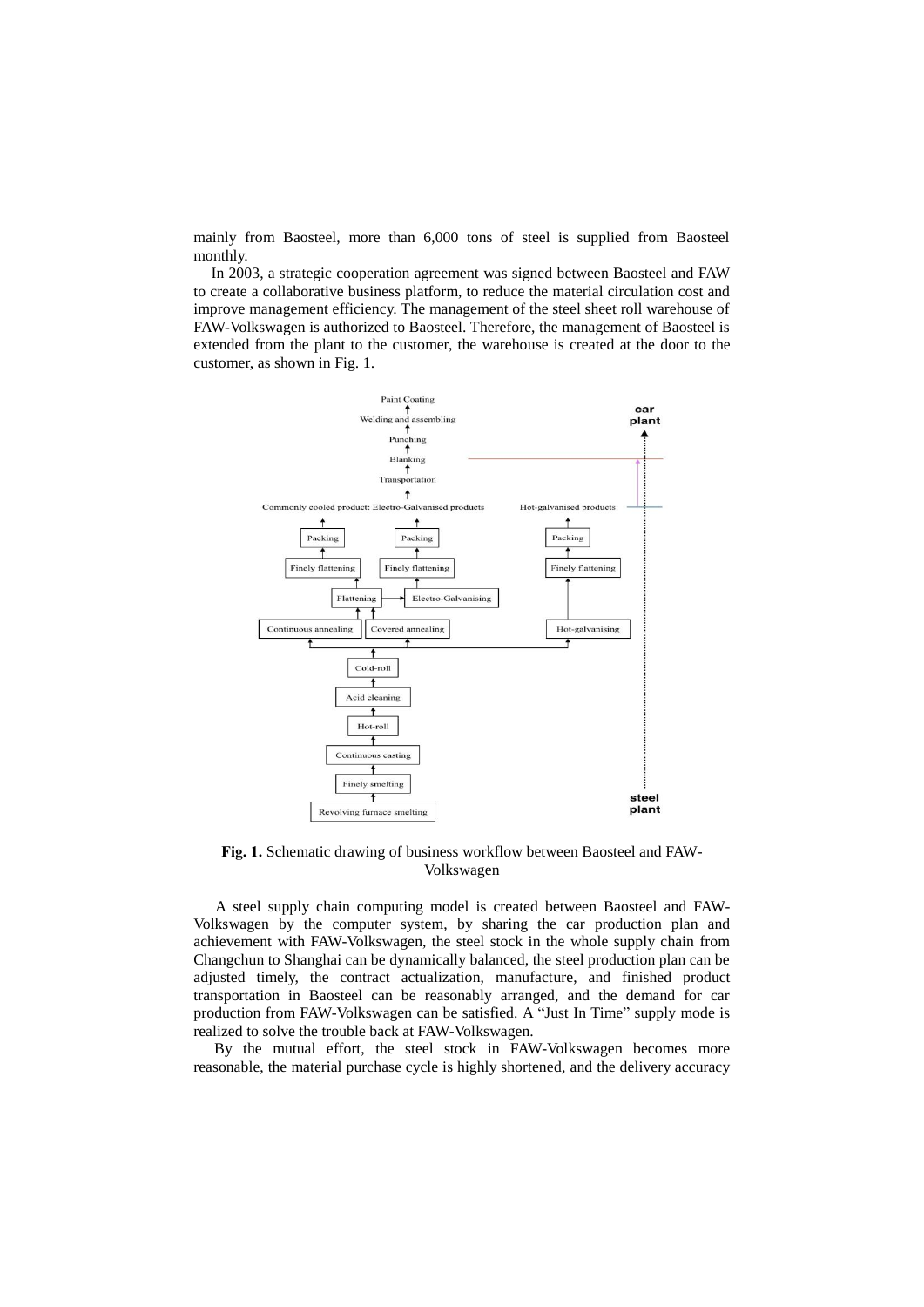is effectively improved. By the high efficiency supply chain management and informationized collaboration platform, the cooperation level between both parties is improved, and a promising benefit is brought to both parties. In this way, a stable and reliable strategic customer is obtained by Baosteel with value is created for the customer.

#### **5.4 Production Plan Collaboration between Baosteel and FAW-Volkswagen**

The core of production plan collaboration is a material demand management system for the supply chain, and the system is used to calculate the net demand (from FAW-Volkswagen). The core modules are supply chain material circulation information model, production demand calculation model and purchase demand calculation model, etc. All business links including car production plan, net material demand calculation, purchase plan confirmation, steel purchase contract generation, manufacture, contract trace, material circulation, transportation and product delivery are realized on the collaborative business platform for key customers between Baosteel and FAW-Volkswagen, and the effective contract data can be directly accepted by the internal business system of Baosteel.

- 1. The customer's stock information is integrated with the steel stock information of Baosteel production, delivery, and transportation, and a material circulation information model for the whole supply chain is created between Baosteel and FAW-Volkswagen.
- 2. A production demand calculation model is created according to the car production plan and fixed consumption of FAW-Volkswagen to obtain the corresponding steel demand via conversion.
- 3. A net demand for purchase is fixed by the purchase demand calculation model according to the safe stock days, railway transportation cycle and steel stock deducted, and finally a purchase plan is reviewed, approved and fixed.
- 4. The purchase plan is automatically converted into a steel ordering contract and transmitted into the internal business system of Baosteel via electronic processing.
- 5. The manufacture information and railway transportation achievement of Baosteel can be timely fed back to the collaborative business platform, and the stock structure of the whole supply chain can be dynamically traced by both parties.

# **6 Conclusion**

The individuality of any customer is not specially treated in the traditional information system, the positions of key customers and ordinary customers are same and same functions are used in the system. Therefore the individualized customer's demand is restricted by the common system functions. Differentiated information service will become more and more popular with the improvement of customer's level. A customized and individualized information service system is created for FAW-Volkswagen by Baosteel based on the supply chain collaboration theory for